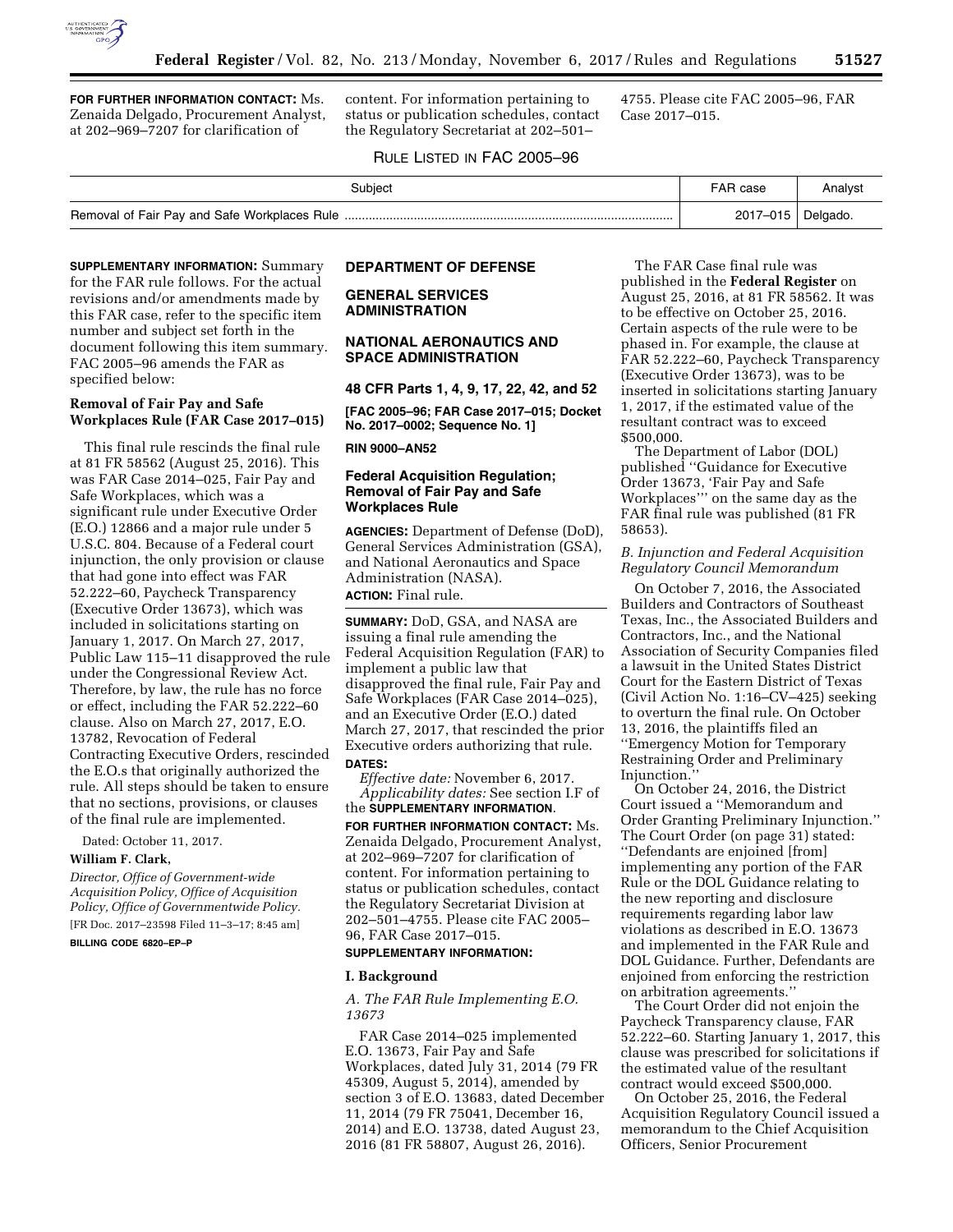Executives, Defense Acquisition Regulations Council, and Civilian Agency Acquisition Council directing that all steps necessary be taken to ensure that the enjoined sections, provisions, and clauses of the final rule would not be implemented until such time as the injunction is terminated. The Council enumerated specific steps to be taken at a minimum, including the following:

1. Ensure that new solicitations do not include representations or clauses that the enjoined coverage of the rule would have required—*i.e.,* the representation at FAR 52.222–57 and its commercial items version at paragraph(s) of 52.212–3, 52.222–58 and 52.222–59, which would have directed disclosure of labor law violation decisions by offerors or contractors, and 52.222–61, which would have required an offeror or contractor to agree to restrict the use of mandatory predispute arbitration agreements.

2. If a solicitation had been issued with representations or clauses listed in the previous paragraph 1, amend those solicitations immediately to remove those representations and clauses. Additionally, agencies were directed not to take any action on information, if any, submitted in response to those representations and clauses.

3. Ensure that contracting officers do not implement the procedures in FAR 22.2004– 2, 22.2004–3, 22.2004–4, or associated changes in FAR parts 9 and 42.

The FAR Council requested that agencies share these instructions widely among their workforces and posted the Memorandum online. Also, the DOL reposted the Memorandum at the top of its then-existing information page on the Fair Pay and Safe Workplaces E.O.

In further compliance with the terms of the Court Order, as explained by the FAR Council in its October 25, 2016 Memorandum, GSA's Integrated Award Environment immediately ceased all actions to release the changes for the System for Award Management (SAM) that would have supported bidder and contractor submission of information on labor law violation decisions, as well as the changes that would have supported public disclosure of this information in the Federal Awardee Performance and Integrity Information System (FAPIIS).

## *C. FAR Rule Implementing the Injunction*

As an additional step to ensure full awareness of, and compliance with, the Court Order, DoD, GSA, and NASA, on behalf of the FAR Council, took a more comprehensive administrative action to amend the August 25, 2016, final rule to include caveats throughout the rule for each section, provision, and clause that was enjoined by the terms of the Court Order. On December 16, 2016, the rule implementing the injunction was published as a final rule (81 FR 91636).

The Court Order did not enjoin implementation of the coverage on paycheck transparency; therefore, the December 16, 2016, amendments did not impact this aspect of the rule. Starting January 1, 2017, this clause was prescribed for solicitations if the estimated value of the resultant contract was to exceed \$500,000.

## *D. H.J. Res. 37 (Pub. L. 115–11)*

In March 2017, under the Congressional Review Act (5 U.S.C. chapter 8), Congress passed House Joint Resolution 37 (Pub. L. 115–11), which stated the following:

Resolved by the Senate and House of Representatives of the United States of America in Congress assembled, That Congress disapproves the rule submitted by the Department of Defense, the General Services Administration, and the National Aeronautics and Space Administration relating to the Federal Acquisition Regulation (published at 81 FR 58562 (August 25, 2016)), and such rule shall have no force or effect.

On March 27, 2017, House Joint Resolution 37 was signed into law and became Public Law 115–11.

Under 5 U.S.C. 801(b)(1), a rule shall not take effect or continue if the Congress enacts a joint resolution of disapproval, described under 5 U.S.C. 802. Under 5 U.S.C. 801(f), any rule that takes effect and later is made of no force or effect by enactment of a joint resolution under section 802 shall be treated as though such rule had never taken effect.

Congress disapproved the entire FAR rule that was published on August 25, 2016.

As a result, the rule being published today removes that entire rule including the amendments published on December 16, 2016.

By statute, the rule shall be treated as if it had never taken effect. Only FAR 52.222–60, Paycheck Transparency (Executive Order 13673), had gone into effect; it was authorized to be included in solicitations starting on January 1, 2017, and may have been included in recently awarded contracts. This and all other Fair Pay and Safe Workplaces provisions and clauses are unenforceable. See the Applicability paragraph under Dates at the beginning of this preamble for instructions to contracting officers on removal of the clause.

### *E. Executive Order 13782*

On March 27, 2017, the same date on which H.J. Res 37 was signed, President Trump signed E.O. 13782 (82 FR 15607, March 30, 2017). This E.O. revoked E.O. 13673, section 3 of E.O. 13683, and E.O.

13738, which were the authority for the Fair Pay and Safe Workplaces rule. E.O. 13782 also directed reconsideration of existing rules, regulations, guidance, guidelines, or policies implementing or enforcing E.O. 13673, section 3 of E.O. 13683, and E.O. 13738. The rule published today also implements E.O. 13782.

Public Law 115–11 and E.O. 13782 did not specifically address the DOL Guidance. However, that Guidance has no legal effect in the absence of the FAR rule. Accordingly, the DOL is publishing its own notice rescinding the DOL Guidance pursuant to Public Law 115–11 and E.O. 13782.

#### *F. Applicability*

This rule applies to solicitations issued and contracts awarded before, on, or after October 25, 2016—*i.e.,* the effective date of the final FAR rule published in the **Federal Register** at 81 FR 58562 on August 25, 2016. All clauses identified in the final FAR rule are unenforceable by law and considered to have never taken effect, even if they were included in a contract. Contracting officers are directed to modify, to the maximum extent practicable, existing contracts to remove any solicitation provisions and contract clauses related to the Fair Pay and Safe Workplaces rule because they are unenforceable by law. Since the FAR 52.222–60 clause, Paycheck Transparency (Executive Order 13673), had gone into effect, starting on January 1, 2017, that clause will need to be removed if it was included. Other provisions, *i.e.,* paragraph (s) of FAR 52.212–3, 52.222–57, 52.222–58, 52.222–59, and 52.222–61, had been enjoined by a Court order prior to their effective date and should not have been incorporated into contracts.

#### **II. Executive Orders 12866 and 13563**

Executive Orders (E.O.s) 12866 and 13563 direct agencies to assess all costs and benefits of available regulatory alternatives and, if regulation is necessary, to select regulatory approaches that maximize net benefits (including potential economic, environmental, public health and safety effects, distributive impacts, and equity). E.O. 13563 emphasizes the importance of quantifying both costs and benefits, of reducing costs, of harmonizing rules, and of promoting flexibility. The rule being removed (FAR Case 2014–025) was a significant regulatory action and, therefore, was subject to review under Section 6(b) of E.O. 12866, Regulatory Planning and Review, dated September 30, 1993. It was a major rule under 5 U.S.C. 804.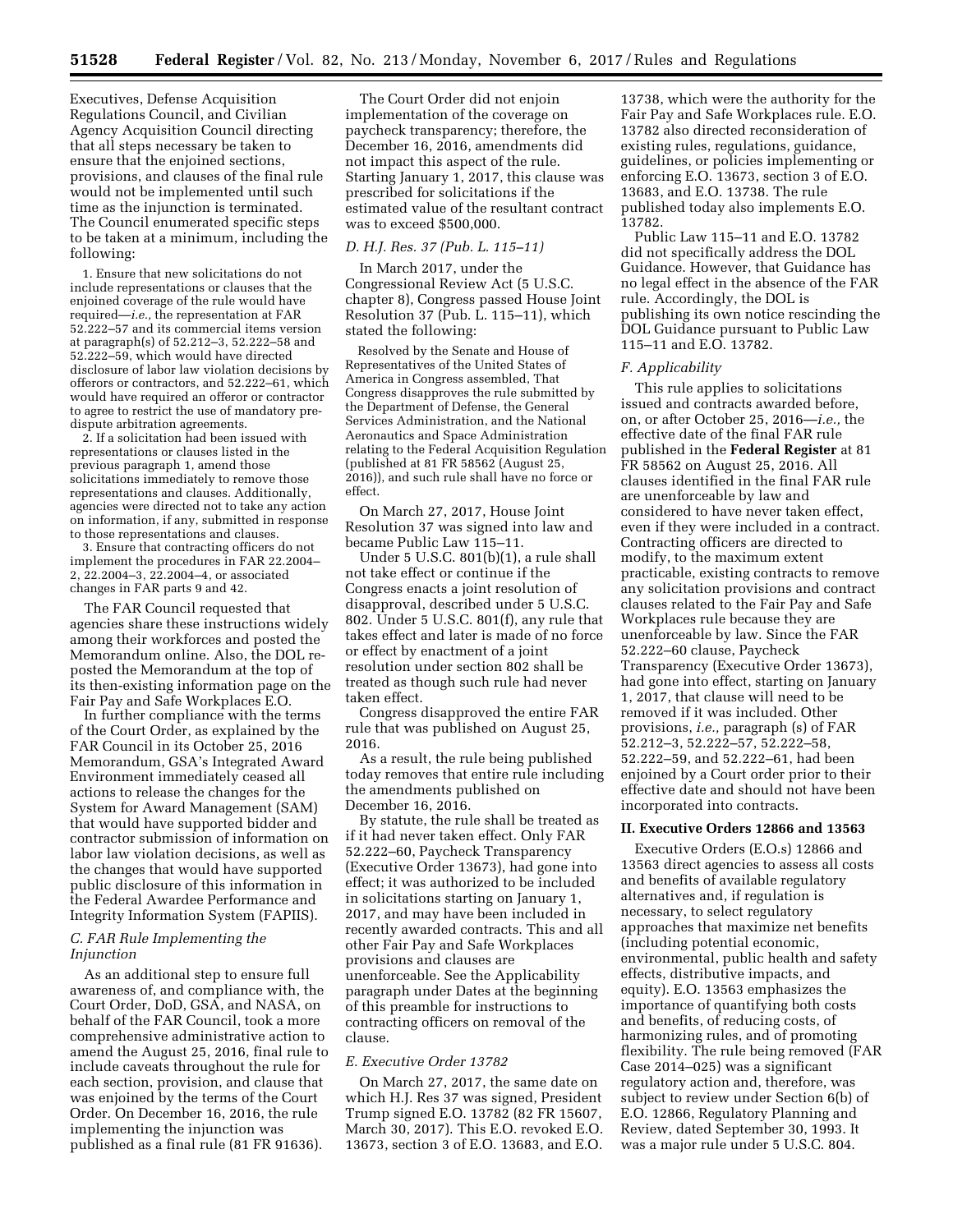This rule being published today is a significant regulatory action and, therefore, was subject to review under Section 6(b) of E.O. 12866; it has been determined to be a major rule under 5 U.S.C. 804. This rule removes a prior rule that had been considered a major rule.

The Regulatory Impact Analysis (RIA) that included a detailed discussion and

explanation about the assumptions and methodology used to estimate the cost of the final rule under FAR Case 2014– 025 is available at *[https://](https://www.regulations.gov) [www.regulations.gov](https://www.regulations.gov)* as a supporting document under FAR–2014–0025–0933. Exhibit 8 of the RIA presented a summary of the first-year, second-year, and annualized quantifiable costs of

implementing the disclosure and paycheck transparency requirements of the final rule to contractors and subcontractors, as well as the estimated Government costs. The chart below shows the total monetized cost in the first and second year, and annualized costs with a 3 and 7 percent discount to contractors and the Government.

|       | Monetized<br>year 1 costs   | Monetized<br>year 2 costs   | Annualized<br>$costs$ , $3%$<br>discounting | Annualized<br>costs, 7%<br>discounting |
|-------|-----------------------------|-----------------------------|---------------------------------------------|----------------------------------------|
|       | \$458,352,949<br>15.772.150 | \$413,733,272<br>10.129.299 | \$398,541,816<br>10.944.157                 | \$400,939,861<br>11.091.474            |
| Total | 474.075.099                 | 423.862.572                 | 409,535,973                                 | 412,031,335                            |

Most of the 2016 final rule's provisions were preliminarily enjoined before compliance would have been required. (In addition, on March 27, 2017, under E.O. 13782, the President rescinded E.O. 13673, the Order that served as the underpinning of the rule. On the same day, the President signed the Joint Resolution that Congress passed under the Congressional Review Act disapproving the final rule.) Therefore, if the impacts of this final rule are assessed relative to current (and anticipated future) practice, the resulting impacts are negligible. If, on the other hand, this final rule's effects are assessed relative to a baseline in which regulated entities comply with the 2016 final rule, the costs summarized in the preceding table (minus the relatively small portion that may already have been incurred as entities prepared to comply with the regulatory provisions that were not enjoined) would be eliminated as a result of this rulemaking's removal of the 2016 final rule.

# **III. Executive Order 13771**

Consistent with E.O. 13771 (82 FR 9339, February 3, 2017), Reducing Regulation and Controlling Regulatory Costs, and the Office of Management and Budget (OMB) guidance on implementing E.O. 13771 (April 5, 2017), the annualized cost savings of \$412 million (with a 7 percent discount rate) associated with this final rule have been estimated, as shown in section II, above. (Of particular relevance is the statement in OMB's guidance that costs associated with ''regulatory actions overturned by subsequently enacted laws . . . such as disapprovals of rules under the Congressional Review Act'' qualify as cost savings under E.O. 13771.) This rulemaking constitutes a deregulatory action under E.O. 13771.

## **IV. Regulatory Flexibility Act**

The Regulatory Flexibility Act does not apply to this rule because this final rule does not constitute a significant FAR revision within the meaning of FAR 1.501–1, and 41 U.S.C. 1707 does not require publication for public comment. However, the rule reduces the burden on small entities as it rescinds the August 25, 2016, Fair Pay and Safe Workplaces (FAR Case 2014–025), major rule.

# **V. Paperwork Reduction Act**

The Paperwork Reduction Act (44 U.S.C. Chapter 35) applies to this rule, because this rule removes information collection requirements currently cleared by the Office of Management and Budget (OMB) under OMB clearance 9000–0195, Fair Pay and Safe Workplaces. The final rule, published August 25, 2016, contained the following summary table of the annual estimated cost to the public of the reporting burden:

# TABLE 3—SUMMARY OF TABLE 1 AN-NUAL ESTIMATED TOTAL COST TO THE PUBLIC OF REPORTING BURDEN

| Number of respondents       | 24.183        |
|-----------------------------|---------------|
| Responses per respondent    | 17.3          |
| Total annual responses      | 417,808       |
| Hours per response          | 5.19          |
| Total hours                 | 2,166,815     |
| Rate per hour (average)     | \$61.43       |
| Total annual cost to public | \$133,109,793 |
|                             |               |

The requirements that would impose these burden hours are now removed from the FAR and OMB clearance 9000– 0195 has been discontinued.

## **List of Subjects in 48 CFR Parts 1, 4, 9, 17, 22, 42, and 52**

Government procurement.

Dated: October 11, 2017.

# **William F. Clark,**

*Director, Office of Government-wide Acquisition Policy, Office of Acquisition Policy, Office of Governmentwide Policy.* 

Therefore DoD, GSA, and NASA amend 48 CFR parts 1, 4, 9, 17, 22, 42, and 52 as set forth below:

■ 1. The authority citation for 48 CFR parts 1, 4, 9, 17, 22, 42, and 52 continues to read as follows:

**Authority:** 40 U.S.C. 121(c); 10 U.S.C. chapter 137; and 51 U.S.C. 20113.

# **PART 1—FEDERAL ACQUISITION REGULATIONS SYSTEM**

## **1.106 [Amended]**

■ 2. Amend section 1.106, by removing FAR segments ''52.222–57'', ''52.222– 58'', ''52.222–59'' and ''52.222–60'' and their corresponding OMB Control Number ''9000–0195'', and the Note to 1.106.

# **PART 4—ADMINISTRATIVE MATTERS**

#### **4.1202 [Amended]**

■ 3. Amend section 4.1202 by removing paragraph (a)(22), and Note to paragraph (a)(22), and redesignating paragraphs  $(a)(23)$  through  $(34)$  as paragraphs  $(a)(22)$ through (33), respectively.

## **PART 9—CONTRACTOR QUALIFICATIONS**

#### **9.104–4 [Amended]**

■ 4. Amend section 9.104–4 by removing paragraph (b), and Note to paragraph (b), and redesignating paragraph (c) as paragraph (b).

### **9.104–5 [Amended]**

■ 5. Amend section 9.104–5 by removing paragraph (d), and Note to paragraph (d), and redesignating paragraph (e) as paragraph (d).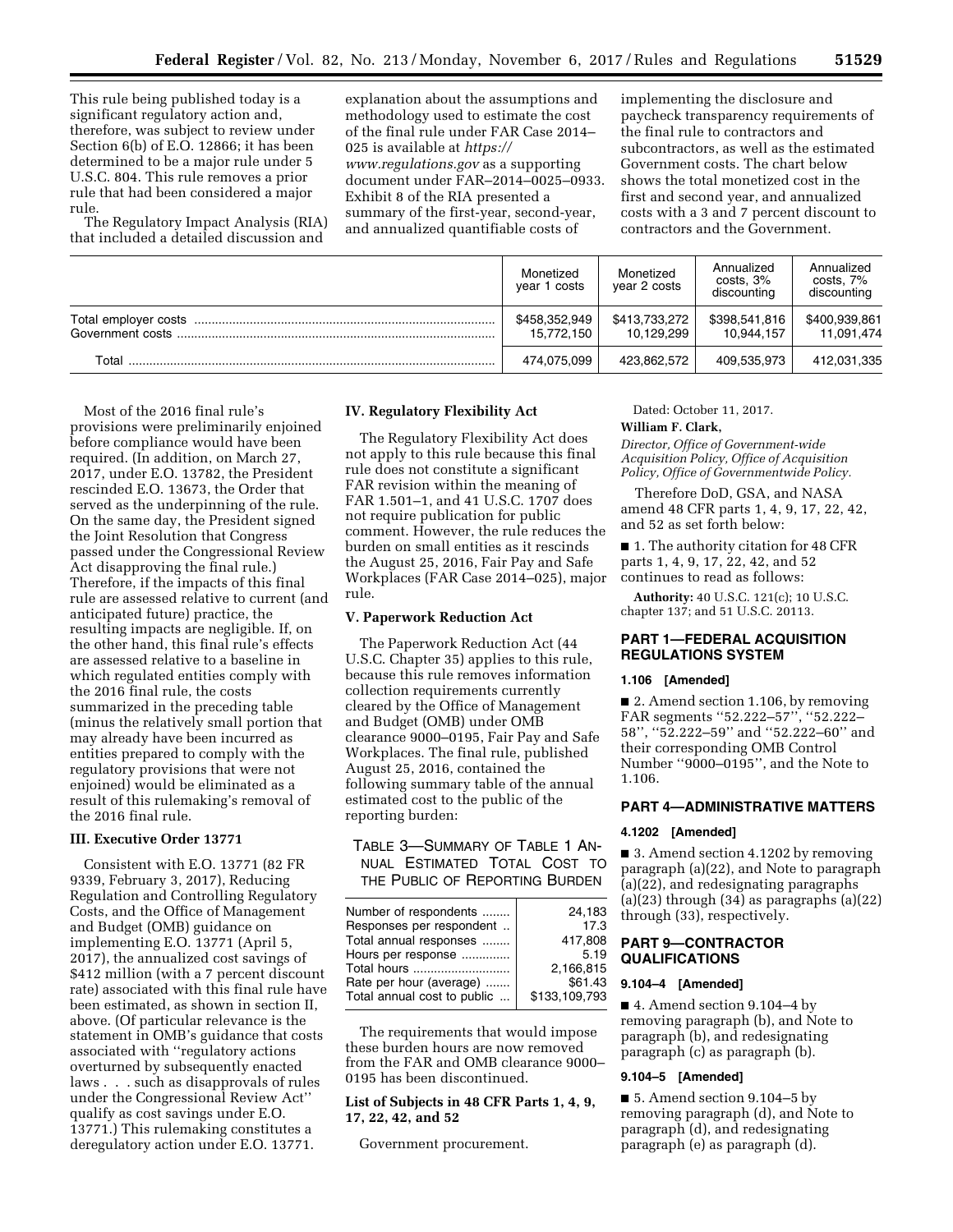$\blacksquare$  6. Amend section 9.104–6 by ■ a. Revising paragraph (b)(4), and removing Note to paragraph (b)(4); and ■ b. Removing paragraph (b)(6), and Note to paragraph (b)(6).

The revision reads as follows:

# **9.104–6 Federal Awardee Performance and Integrity Information System.**

\* \* \* \* \* (b) \* \* \*

(4) Since FAPIIS may contain information on any of the offeror's previous contracts and information covering a five-year period, some of that information may not be relevant to a determination of present responsibility, *e.g.,* a prior administrative action such as debarment or suspension that has expired or otherwise been resolved, or information relating to contracts for completely different products or services.

\* \* \* \* \*

# **9.105–1 [Amended]**

■ 7. Amend section 9.105–1 by removing paragraph (b)(4), and Note to paragraph (b)(4).

### **9.105–3 [Amended]**

■ 8. Amend section 9.105–3 by removing from paragraph (a) ''9.105–  $2(b)(2)(iii)$  and".

# **PART 17—SPECIAL CONTRACTING METHODS**

#### **17.207 [AMENDED]**

■ 9. Amend section 17.207 by—

■ a. Removing from paragraph (c)(6) ''considered;'' and adding ''considered; and'' in its place;

■ b. Removing from paragraph (c)(7) ''ratings; and'' and adding ''ratings.'' in its place; and

■ c. Removing paragraph (c)(8), and Note to paragraph (c)(8).

## **PART 22—APPLICATION OF LABOR LAWS TO GOVERNMENT ACQUISITIONS**

■ 10. Revise section 22.000 to read as follows:

#### **22.000 Scope of Part.**

This part—

(a) Deals with general policies regarding contractor labor relations as they pertain to the acquisition process;

(b) Prescribes contracting policy and procedures for implementing pertinent labor laws; and

(c) Prescribes contract clauses with respect to each pertinent labor law.

■ 11. Amend section 22.102–2 by– ■ a. Revising the section heading and paragraph (c)(1); and

■ b. Removing paragraph (c)(3), and Note to paragraph (c)(3). The revision reads as follows:

### **22.102–2 Administration.**

\* \* \* \* \* (c)(1) The U.S. Department of Labor is responsible for the administration and enforcement of the Occupational Safety and Health Act. The Department of Labor's Wage and Hour Division is responsible for administration and enforcement of numerous wage and hour statutes including—

(i) 40 U.S.C. chapter 31, subchapter IV, Wage Rate Requirements (Construction);

(ii) 40 U.S.C. chapter 37, Contract Work Hours and Safety Standards;

(iii) The Copeland Act (18 U.S.C. 874 and 40 U.S.C. 3145);

(iv) 41 U.S.C. chapter 65, Contracts for Materials, Supplies, Articles, and Equipment Exceeding \$15,000;

(v) 41 U.S.C. chapter 67, Service

Contract Labor Standards. \* \* \* \* \*

#### **22.104 [Removed]**

■ 12. Remove section 22.104.

## **Subpart 22.20—[Removed and Reserved]**

■ 13. Remove and reserve Subpart 22.20.

# **PART 42—CONTRACT ADMINISTRATION AND AUDIT SERVICES**

### **42.1502 [Amended]**

■ 14. Amend section 42.1502 by removing paragraph (j), and Note to paragraph (j).

#### **42.1503 [Amended]**

 $\blacksquare$  15. Amend section 42.1503 by-■ a. Removing from paragraph (a)(1)(i) ''agency labor compliance advisor (ALCA) office (see subpart 22.20),'' and removing Note to paragraph (a)(1)(i); ■ b. Removing from paragraph (a)(1)(ii) ''ALCA,'' and removing Note to paragraph (a)(1)(ii); and ■ c. Removing paragraph (h)(5), and Note to paragraph (h)(5) introductory text.

# **PART 52—SOLICITATION PROVISIONS AND CONTRACT CLAUSES**

 $\blacksquare$  16. Amend section 52.204–8 by—

- a. Revising the date of the provision;
- b. Removing paragraph (c)(1)(xvi), and

Note to Paragraph (c)(1)(xvi); and

■ c. Redesignating paragraphs  $(c)(1)(xvii)$  through  $(xxv)$  as  $(c)(1)(xvi)$ through (xxiv), respectively.

The revision reads as follows:

**52.204–8 Annual Representations and Certifications.** 

\* \* \* \* \* https://www.youtube.com/watch?v=B-OFXUaMIv8Annual Representations and Certifications (NOV 2017)

■ 17. Amend section 52.212-3 by-

\* \* \* \* \*

■ a. Revising the date of the provision; ■ b. Removing from paragraph (a), the following definitions ''Administrative merits determination'', ''Arbitral award or decision'', ''Civil judgment'', ''DOL Guidance'', ''Enforcement agency'', ''Labor compliance agreement'', Labor laws", and "Labor law decision" ■ c. Removing Note to paragraph (a);

and

■ d. Removing and reserving paragraph (s), and removing the Note to paragraph (s).

The revision reads as follows:

# **52.212–3 Offeror Representations and Certifications—Commercial Items.**

Offeror Representations and Certifications—Commercial Items (NOV 2017)

\* \* \* \* \*

\* \* \* \* \*

■ 18. Amend section 52.212–5 by—

■ a. Revising the date of the clause; ■ b. Removing paragraphs (b)(35), Note to paragraph (b)(35), and (b)(36), and redesignating paragraphs (b)(37) through  $(61)$  as  $(b)(35)$  through  $(59)$ , respectively;  $\blacksquare$  c. Removing paragraphs (e)(1)(xvii), Note to paragraph (e)(1)(xvii), and (e)(1)(xviii), and redesignating paragraphs (e)(1)(xix) through (xxii) as (e)(1)(xvii) through (xxi), respectively; and

■ d. Amending Alternate II by— ■ i. Revising the date of the Alternate; and

■ ii. Removing paragraphs (e)(1)(ii)(P), Note to paragraph (e)(1)(ii)(P), and (e)(1)(ii)(Q) of Alternate II, and redesignating paragraphs (e)(1)(ii)(R) through (U) as  $(e)(1)(ii)(P)$  through (S), respectively.

The revisions read as follows:

#### **52.212–5 Contract Terms and Conditions Required to Implement Statutes or Executive Orders—Commercial Items.**

\* \* \* \* \*

Contract Terms and Conditions Required To Implement Statutes or Executive Orders—Commercial Items (NOV 2017)

\* \* \* \* \* *Alternate II* (NOV 2017). \* \* \* \* \* \* \* \*

■ 19. Amend section 52.213–4 by revising the date of the clause and paragraph (a)(2)(viii) to read as follows: